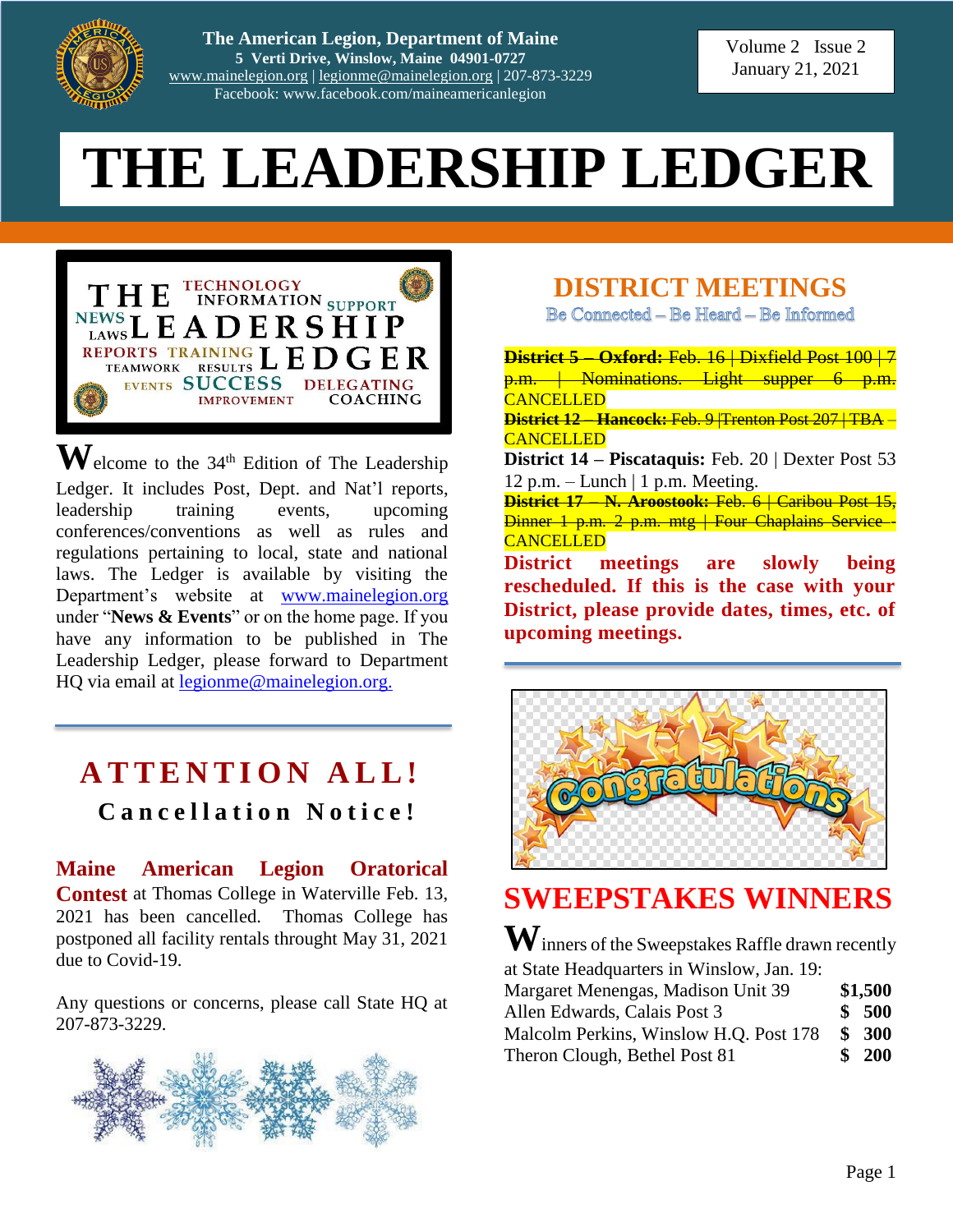

# **SINGLE WEB SIGN-ON IS HERE**

re you a registered user of national American Legion web resources, such as MyLegion.org, Baseball.legion.org, Legiontown.org or Legion.org? And are you tired of having to log in with your username and password each time you access the individual sites? Good news – a single sign-on is here! A

To access the new single sign-on, you must reregister and set up a new password. And more importantly, confirm the response email.

You may have noticed that a new login screen became available Dec. 31 that requires you to reregister. Members and non-members will need to do this for a single sign-on and to continue accessing the valuable information and tools provided through the following American Legion web assets:

- MyLegion.org
- Legion.org
- Legiontown.org
- Centennial.legion.org
- Burnpit.us
- Baseball.legion.org

*(Note: this requirement does not currently apply to registered users of the Emblem Sales website.)*

This new single sign-on is Stage 1 of a multistage rollout that will allow The American Legion to provide a streamlined and better user experience within its web environment – and it begins with this initial step of re-registering. Thank you for taking this first step in a series of exciting American Legion web features that are to come on MyLegion.org and Legion.org.

#### **How to begin the re-registration process:**

1. Click the "Sign In" tab on any American Legion web property. You will be taken to the single sign-on site. 2. Click "Register as a new user." Fill in the entire form using your best contact email address and member ID (if applicable). All information you provide is kept safe and secure. 3. Enter and confirm your new password of choice. 4. Click "Finish" to receive your confirmation email. 5. Click the link to confirm your new account in the confirmation email sent (check your junk email inbox). The provided email will be from [sso@legion.org.](mailto:sso@legion.org)

**Your questions answered: Q: Why am I told my account no longer exists?**

**A:** The new platform that The American Legion is moving to requires each user to have a unique email address as the username. This, in conjunction with a move from a vendor proprietary system, which required us to renew accounts for all American Legion web properties. Please note that all member information is still within MyLegion, securely and safely housed.

#### **Q: Should I fill out the entire profile?**

**A:** Yes you should. By filling out the entire profile, especially your member ID, continued access to member-only benefits is ensured.

#### **Q: What if I haven't received the confirmation email after registering?**

**A:** Please attempt to log in. You will be taken to the Please Confirm page or click here to generate a new message for the email address used during registration. You may need to enter your email address manually if you go directly to the page.

#### **Q: What should I do if I confirmed my account but am still having trouble logging in? A:** Please verify that your new password is correct.

Look for more updates as The American Legion National Headquarters improves the web-user's experience in the months to come.

#### **IMPORTANT**

To complete the registration process you must confirm the response email sent from [sso@legion.org.](mailto:sso@legion.org)

> *The American Legion <https://www.legion.org/dispatch> January 11, 2021*

### **MILITARY TRIVIA:**

 $Q$ : What is the only US mainland State to have<br>  $\mathbf{Q}$ : ever been captured & held throughout a war?  $\zeta$  • ever been captured  $\&$  held throughout a war?

*Submitted by Dwayne Hatfield, Mars Hill Post 118*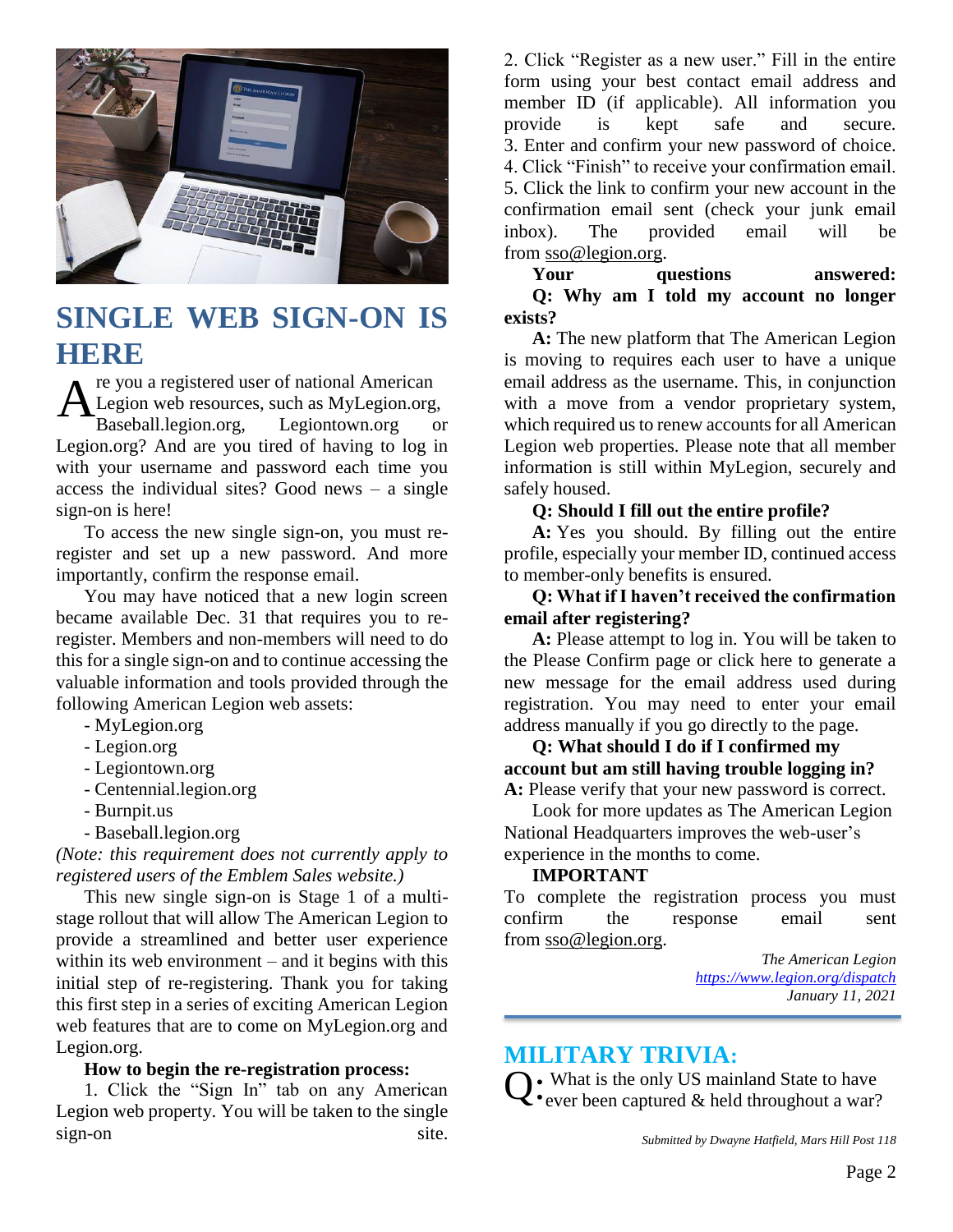

# **CANADIAN FRIENDSHIP AWARD**

omination forms must reach Department Momination forms must reach Department<br>Headquarters by January 31. The Canadian Friendship Award shall be awarded to specific individuals who shall be war veterans within the accepted meaning of the term and members of an authentic veteran's organization in Canada.

The award shall be given to individuals in recognition of outstanding service in the field of veterans' affairs and in the development and perpetuation of the spirit of international goodwill and comradeship between The United States and Canada and between their veterans' organization and The American Legion.

To submit nomination(s) for the Canadian Friendship Award please click here or visit [http://www.mainelegion.org/pages/formsapplication](http://www.mainelegion.org/pages/formsapplications.php) [s.php.](http://www.mainelegion.org/pages/formsapplications.php) The nomination form and information is located under Award/Nomination Forms.

## **INTERNATIONAL AMITY AWARD**

he International Amity Award nominations must The International Amity Award nominations must<br>reach Department HQ by January 31. The International Amity award shall be awarded to specific individuals who shall be war veterans within the accepted meaning of the term and members of an authentic veterans organization established in the territory of any of the nations associated as wartime allies of the United States of America.

The award shall be given to individuals in recognition of outstanding service in the field of veterans affairs and for service and contributions made in the development of international goodwill and comradeship between the United States, the ally and between their veterans organization and The American Legion.

To submit nomination(s) for the International Amity Award please click here or visit [http://www.mainelegion.org/pages/formsapplication](http://www.mainelegion.org/pages/formsapplications.php) [s.php](http://www.mainelegion.org/pages/formsapplications.php)

# **HOW TO PARTICIPATE IN LEGION BASEBALL**

With an alumni base that includes more than half<br>of current Major League Baseball players, of current Major League Baseball players, American Legion Baseball is one of the most prominent and tradition-rich amateur athletic leagues in existence.

The program is always growing, and participation is easy.

About 4,000 teams compete each year, so there's ample opportunity for new players to join, and for coaches who want to start a team. The league also employs a large number of umpires and other volunteers.

### **To play:**

Contact your local Legion post. Look for the address and phone number in the local White Pages or at [www.legion.org/baseball.](http://www.legion.org/baseball) Click on ["Find a](https://www.legion.org/posts)  [Post"](https://www.legion.org/posts) and fill in your city, state and ZIP code.

Players who are cut from a team, or try out but don't make the roster, can play for the post that is the next-shortest driving distance from their residence. If a player doesn't make that team, he can try out with the next-closest post. He can continue until he finds a team to join. [Age eligibility chart](https://www.legion.org/documents/legion/baseball/baseball_age_chart.pdf)

### **To coach:**

Coaches who want to start a team should contact the department baseball chairman in their state. A full listing of chairmen can be found [here.](https://www.legion.org/baseball/contacts) The department will send a new team packet, which includes copies of the state and national rules, insurance information and registration forms.

Begin your team registration at [baseball.legion.org.](http://baseball.legion.org/)

### **To umpire:**

Usually, local umpire associations provide departments with umpires. Department chairmen can nominate umpires to officiate the national tournament. Umpires can also nominate each other.

### **To volunteer:**

Legion Baseball can always use your help. Volunteers can serve in a variety of ways, ranging from statisticians to serving Gatorade during games.

For more information, contact your local post.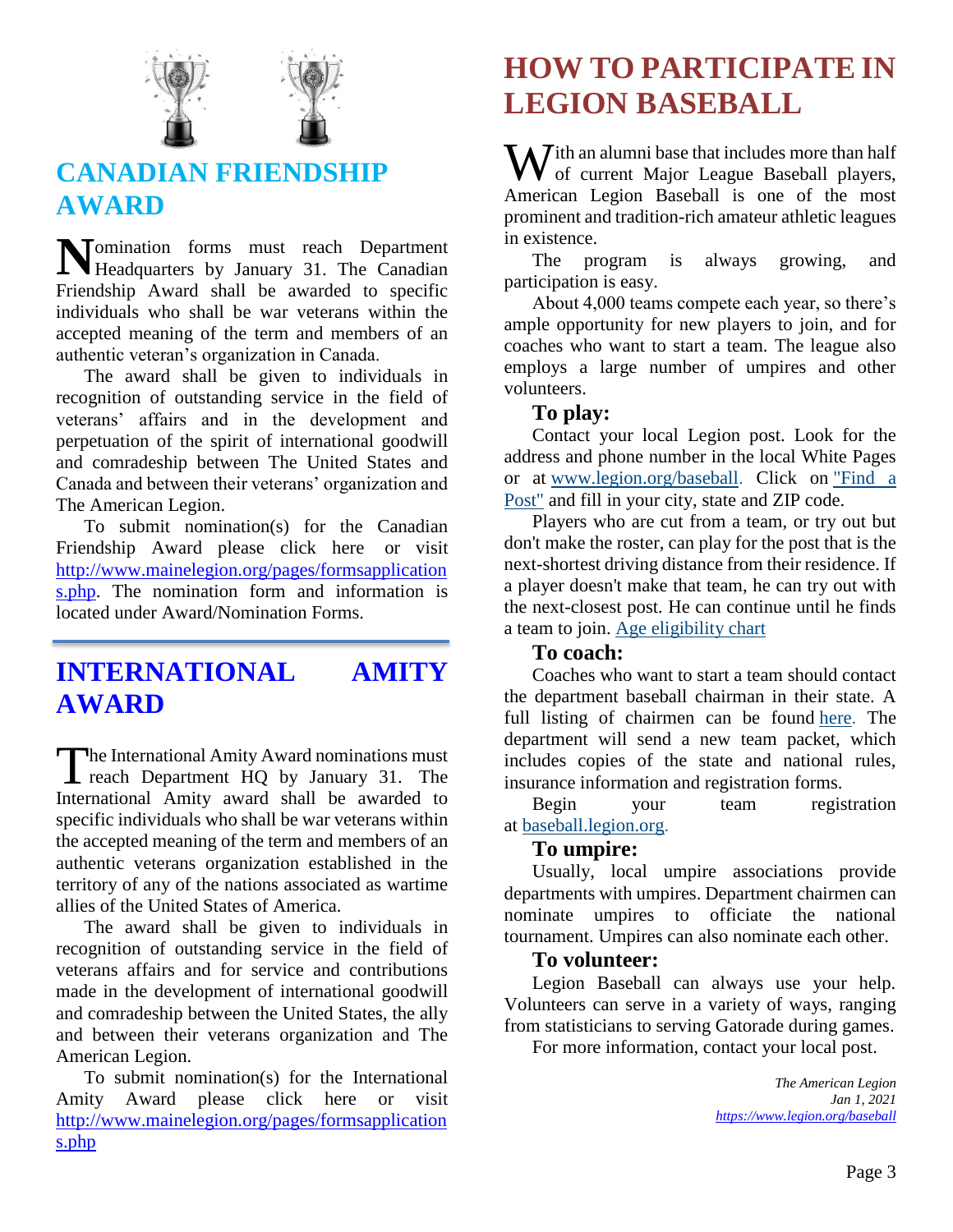# **LEGIONNAIRE INSURANCE TRUST BENEFITS**



*Click flyer below to view Legionnaire Benefits or visit [http://www.mainelegion.org/media/misc/LIT\\_All\\_Prod](http://www.mainelegion.org/media/misc/LIT_All_Products_Flyer_(003).pdf) [ucts\\_Flyer\\_\(003\).pdf](http://www.mainelegion.org/media/misc/LIT_All_Products_Flyer_(003).pdf)*

**For more information, visit [www.theLit.com](http://www.thelit.com/) or call 1-800-235-6943.** 

## **VETERAN'S EMERGENCY FINANCIAL ASSISTANCE PROGRAM (VEFAP)**

**D**<sup>o</sup> you know of a veteran in your community in need of assistance? Someone who during these need of assistance? Someone who during these challenging times just needs a little help to keep them going? Maybe a veteran that is homeless? Or worst of all, a homeless veteran with children? If so, we want to remind you that The American Legion, Department of Maine can assist you to help these veterans during their difficult and troubling times. You can call us at 207-873-3229 Ext. 3 or visit our website: http://www.mainelegion.org/pages/resources/varesources.php

We will contact you as soon as possible and we hope to enable you to help veterans in need.



# **Deadline for Feb. Issue: Jan. 22**

## **NOVEMBER 2020 ISSUE**

Now Available in Digital and PDF format!

### **[Check out the Digital Version by clicking here!](https://indd.adobe.com/view/d1b0b7e1-a7a7-4395-a152-a8504d8cb39a) [Check out the PDF Version](http://www.mainelegion.org/media/TML/TML_2020_November_Issue.pdf) by clicking here!**

The American Legion, Department of Maine currently The American Legion, Department of Maine currently<br>publishes 4 Legionnaire newspapers per year. All 4 issues will continue to be available online at www.mainelegion.org, but only 3 issues will be mailed out annually via USPS (DEC approval, April 11, 2020) contributing to a cost savings of approx.. \$7K-\$8K/year. Publications for the Feb, May, and Aug. issues will continue to be mailed out to our members and made available online.

The American Legion, Department of Maine welcomes any feedback you may have regarding this change. Please email them to legionme@mainelegion.org. We would love to hear your thoughts.

# RENEW YOUR MEMBERSHIP ONLINE TODAY!

### **VISIT [http://www.mainelegion.org](http://www.mainelegion.org/) OR VISIT [WWW.LEGION.ORG/RENEW](http://www.legion.org/RENEW)**

**D** emember that Membership is the key and Remember that Membership is the key and number one resource The American Legion, Department of Maine depends on so we may continue to provide services to our Veterans, their families, and surrounding communities in the State of Maine. Please remember to pay your dues each year, so we can continue to provide these services for another 100 years!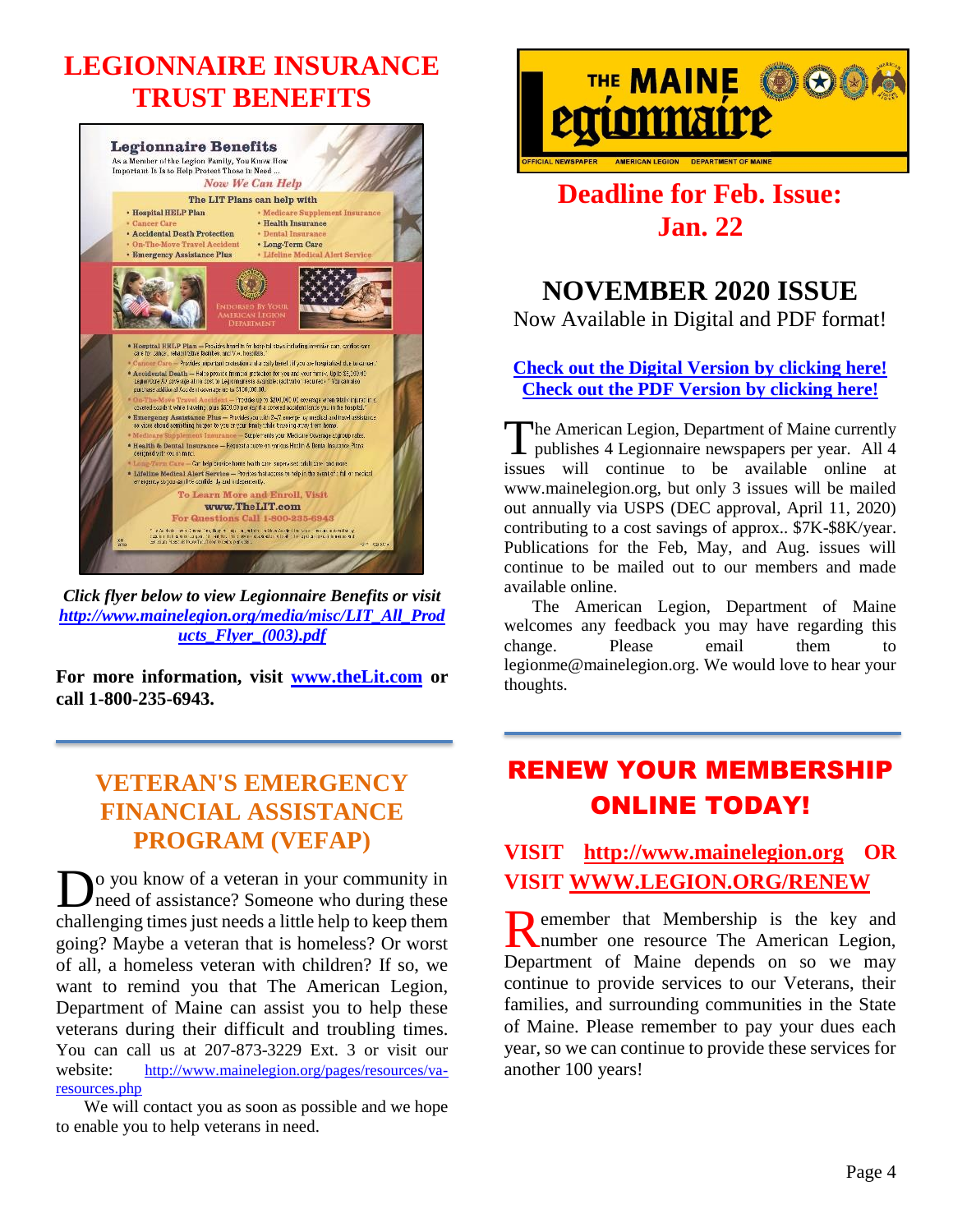### **AMERICAN LEGION FAMILY TAKE NOTICE!**

# Maine American Legion welcomes all of you to be part of the Official 2021 Annual Convention Yearbook

Showcase your Post, District, Unit, Squadron, Sand Chapter by sponsoring ad space in the **and Chapter by sponsoring ad space in the 2021 Annual Convention Yearbook. Individual donations are also welcomed and appreciated with all individual and business names listed in the "Business & Individual Donors" page of the yearbook.** 

To donate or sponsor ad space in the 2021 Convention Yearbook in support of Maine Veterans, please [click here](http://www.mainelegion.org/media/YEARBOOK/Maine_AL_Convention_Yearbook_Sponsorship_Req._Form11_FILLABLE.pdf) to download a copy of the Convention Yearbook Sponsorship Request Form and follow specifications & submission instructions. You may also visit [www.mainelegion.org](http://www.mainelegion.org/) and click on the image of Maine American Legion Convention Yearbook Request Form.

For questions or assistance in submitting your ad, please call Department HQ at 207-873-3229 Ext. 2.

**Click on the image below or visit [www.mainelegion.org](http://www.mainelegion.org/) and check out the Digital Version of the Maine American Legion 2020 Convention Yearbook!**

• A post must have a current consolidated post report on file.

• A post must must have filed an IRS 990 within the prescribed due date.

• A post must have filed all other required forms and reports as prescribed by the departments.

• A post must have actively participated in one or more The American Legion(s) within the last 18 months. • A post must have a financial need.

• A post must provide a certificate of insurance naming The American National Headquarters as an additional insured (copy of insurance declaration will be attached to application).

• A post must provide documentation indicating that the post is properly incorporated. The funds from this grant program shall be used exclusively for the following: Current and past due mortgage principal and interest or Current and past due real estate rents or Current and past due insurance premiums or Current and past due utilities.

The American Legion posts receiving this grant are required to submit a true and accurate report outlining how the funds were used, signed by the post finance officer, and certified by the post commander or post adjutant within six-months of receipt of the grant funds or no later than February 22, 2022. Whichever comes first.

To access instructions and application [Click Here](https://www.legion.org/documents/pdf/Mission_Blue_PAP_Application_1.pdf) or

visit

[https://www.legion.org/documents/pdf/Mission\\_Blue\\_PAP\\_Applicati](https://www.legion.org/documents/pdf/Mission_Blue_PAP_Application_1.pdf) [on\\_1.pdf](https://www.legion.org/documents/pdf/Mission_Blue_PAP_Application_1.pdf)



### **MISSION BLUE POST ASSISTANCE PROGRAM**

t the 2020 Fall National Executive Committee At the 2020 Fall National Executive Committee<br>Meeting, Resolution #36, Subject: Mission Blue Post Assistance Program was approved. Posts impacted by a government's public health restrictions implemented in response to the COVID-19 pandemic may apply for a grant up to \$1,000. Posts must meet the following eligibility criteria:



### **[MEMBERSHIP IMPACT REPORTS](https://www.legion.org/membership/impact)**

he American Legion's success depends entirely on The American Legion's success depends entirely on active membership, participation and volunteerism. The following monthly reports located on <https://www.legion.org/membership/impact> provide a summary of membership, participation and volunteerism making an impact in the lives of veterans, families and communities.

American Legion Posts can share the many ways Legionnaires are making a difference in their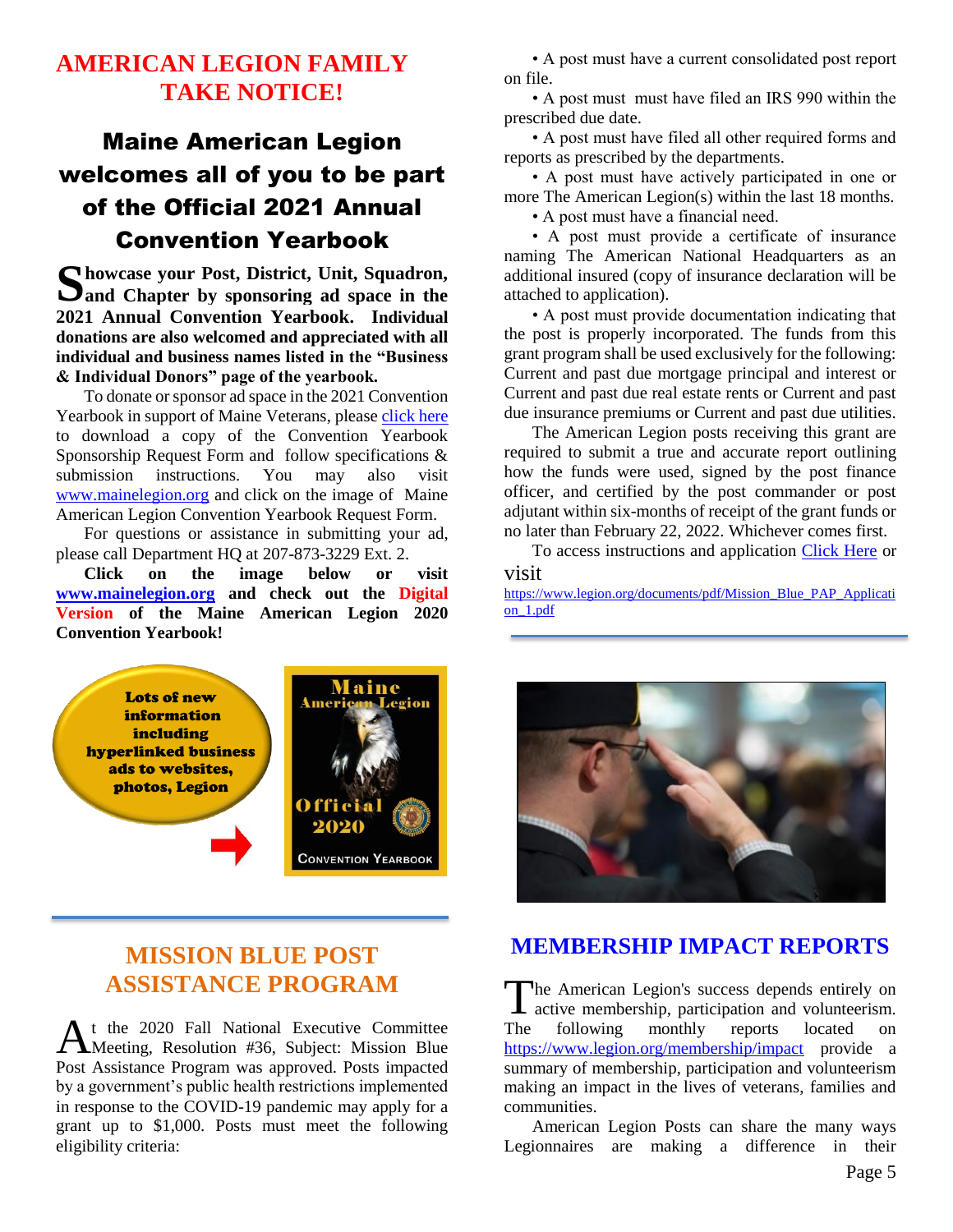communities by **[submitting consolidated post reports](http://www.mylegion.org/)  [online](http://www.mylegion.org/)**. To visit the impact American Legion posts made throughout the year, visit <https://www.legion.org/bythenumbers>

[https://www.legion.org/membership/impact.](https://www.legion.org/membership/impact)

### **COMPUTER 101**



**C**omputer 101 is a resource aiming to help those who wish to learn basic skills with the powerful technology of today's

world. Increased proficiency with computers and the Internet has positive outcome across all fronts, both personally and professionally.

### **Computer Ergonomics: How To Protect Yourself From Strain And Pain**

**Why computer ergonomics?** Many people spend hours a day in front of a computer without thinking about the impact on their bodies. They physically stress their bodies daily without realizing it by extending their wrists, slouching, sitting without foot support and straining to look at poorly placed monitors.

These practices can lead to cumulative trauma disorders or repetitive stress injuries, which create a life-long impact on health. Symptoms may include pain, muscle fatigue, loss of sensation, tingling and reduced performance.

Ergonomics is a field of study that attempts to reduce strain, fatigue, and injuries by improving product design and workspace arrangement. The goal is a comfortable, relaxed posture.

**Modify Your Body Mechanics:** Do you wear eyeglasses? Make sure they fit properly to avoid tilting your head. Type with light strokes, and try to keep your muscles relaxed.

Sit "tall," aligning your ears, shoulders and hips. When you sit, think about making yourself an inch taller. Switch hands when using a mouse, if you are able. Completely rest your wrists during breaks, including taking your hands off the mouse.

**Move!:** Movement has many benefits: it relaxes tissues, lubricates joints and prevents stiffness, improves circulation, reduces fatigue, and builds stamina. One study showed that heavy computer users who successfully avoided computer-related pain moved every 7 minutes.

At least every 10 minutes, take a short (10-20 second) break. Take your hands off the keyboard and move!

Every 30-60 minutes, take a brief (2-5 minute) break to stretch and/or walk around.

Exercise at Your Computer

#### *Neck and Shoulders:*

Neck Rotation: Slowly rotate your head as far as comfortable to the right, then left.

Shoulder Rotation: Circle your shoulders, then reverse directions.

Head Side to Side: Bend your neck so left ear approaches left shoulder, then repeat for right. Add a little resistance by pressing your hand against the side of your head.

Chin Tuck: Slide your chin inward, without bending your neck up or down. This is easiest to practice initially against a wall. Tuck chin in, attempting to touch back of neck to the wall while also maintaining head contact. Don't jam your chin down to your chest.

Shoulder Blade Retraction: Pull your shoulders down and back.

Shrug: Slowly raise your shoulders toward ears and hold for a few seconds. Gradually bring shoulders down and relax.

#### *Back:*

Shoulder Squeeze: Raise your arms in front of body, with elbows bent and thumbs up. Pull elbows back, squeezing shoulder blades together. Hold for a few seconds then release.

Stretch Up: Sit up straight and imagine a cable attached to the top of your head. Gradually stretch to be as tall as possible, hold for a few seconds, then relax.

#### *Arms:*

Arm Relaxation: Drop your arms and hands to your sides. Gently shake them for a few seconds.

Arm Rotation: Raise your arms in front of your body. Rotate arms so palms face up, then rotate so backs of hands face each other.

#### *Hands and Wrists:*

Wrist Flex: With your elbows on desk, gently use left hand to bend right hand back toward forearm. Hold for a few seconds, then relax. Repeat on other side.

Finger Fan: Spread your fingers as far apart as possible, hold, then clench fists, then release.

#### *Feet:*

Toe Curl: Flex toes up, then curl toes under. Release.